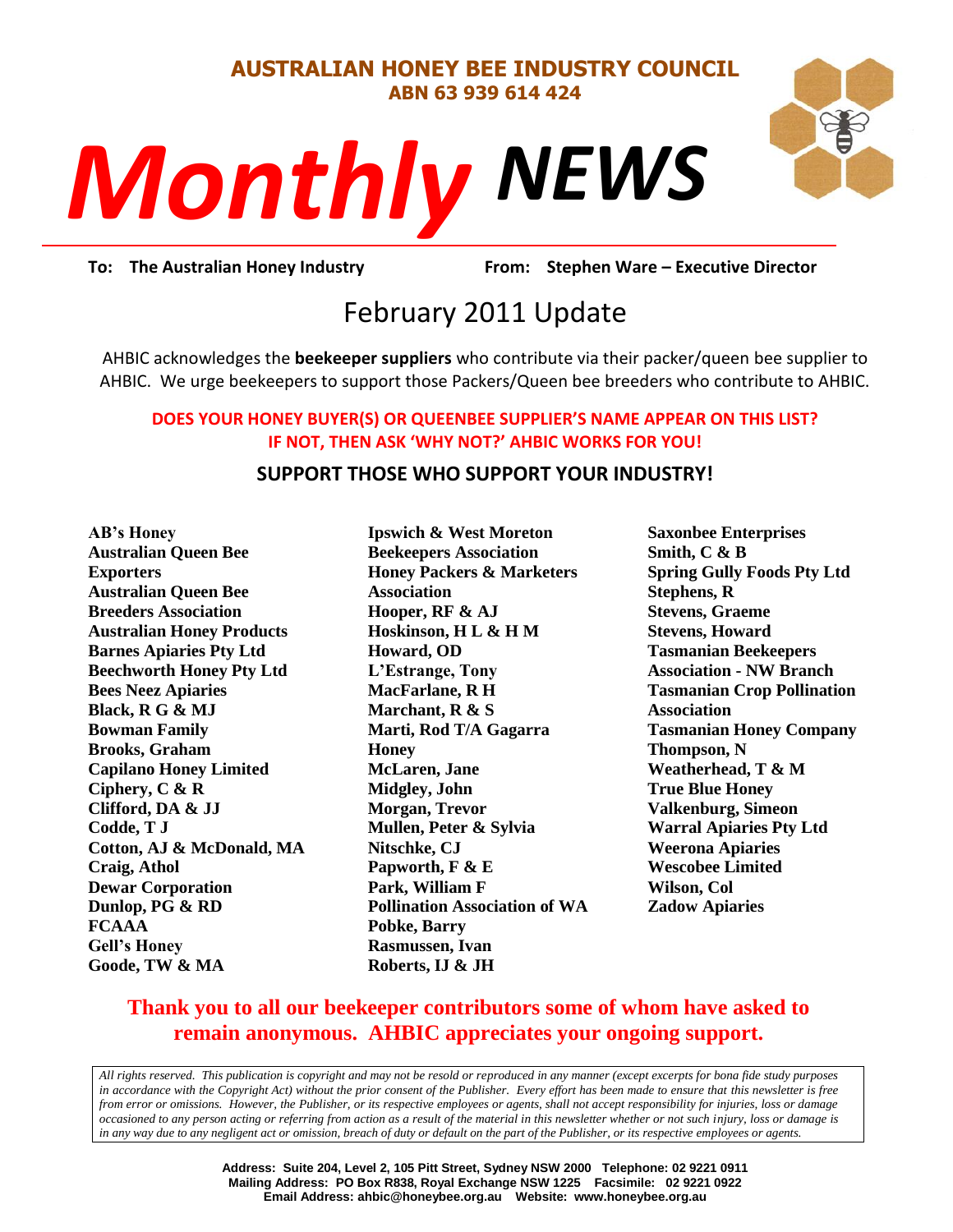# **UPDATE - AHBIC ACTIVITIES**

The following provides an update of recent activities of AHBIC naturally if you should seek any further clarification please do not hesitate to contact the AHBIC office.

February has been a very busy month for Industry. AHBIC continues and is involved in the following matters:

- 1. The Asian Honey Bee incursion in Queensland please find enclosed details and updates on this ongoing issue.
- 2. Following on from the Asian Honey Bee decision members would be aware the export of live honey bees to the United States was temporarily suspended on 28 October 2010.

Following this temporary suspension the United States announced through a Federal Import Order on 21 December 2010 that the export of live honey bees from Australia was prohibited. Although this was well before the 2 February 2011 announcement by the Asian Honeybee National Management Group (AHB NMG) that eradication of the *Apis cerana* incursion was no longer feasible, the United States indicated at the time of suspension that the incursion of Asian honey bees was of concern including its control.

At the time of suspension, the United States also expressed concerns that no work had been done to identify which viruses Asian honey bees carried and that unknown viruses could be transmitted from the Asian honey bees to managed *Apis mellifera* throughout Australia. The United States has also identified honey bee viruses that it considers to be present in Australia but that are not known to be present in the United States, in particular, slow paralysis virus. Biosecurity Services Group has provided available information to the United States on Australia"s bee health status, however, this is limited and survey data are dated.

As a result the US has requested more information on the distribution of honey bee pests and viruses throughout Australia, particularly slow paralysis virus and information on the potential pathogens the Asian honey bees in the incursion may be carrying.

AHBIC continues to press the United States to allow the export of bees from Australia. One of the new strategies will be to contact directly the Almond Board of California to seek their assistance.

3. Industry would be aware of the proposed Beekeepers Rally on 2 March 2011 in Canberra. At the AHBIC Executive meeting on 18 February 2011, the Executive agreed in principle to support this campaign. We fully support this campaign and AHBIC representatives will be attending on 2 March.

For more information see website: [www.securefoodsavebees.com](http://www.securefoodsavebees.com/)

- 4. If things couldn"t get any worse! Myrtle Rust has become an issue and we continuing to monitor this.
- 5. Also attached to this newsletter is a memorandum re: the "Food Security Needs Bee Security Campaign".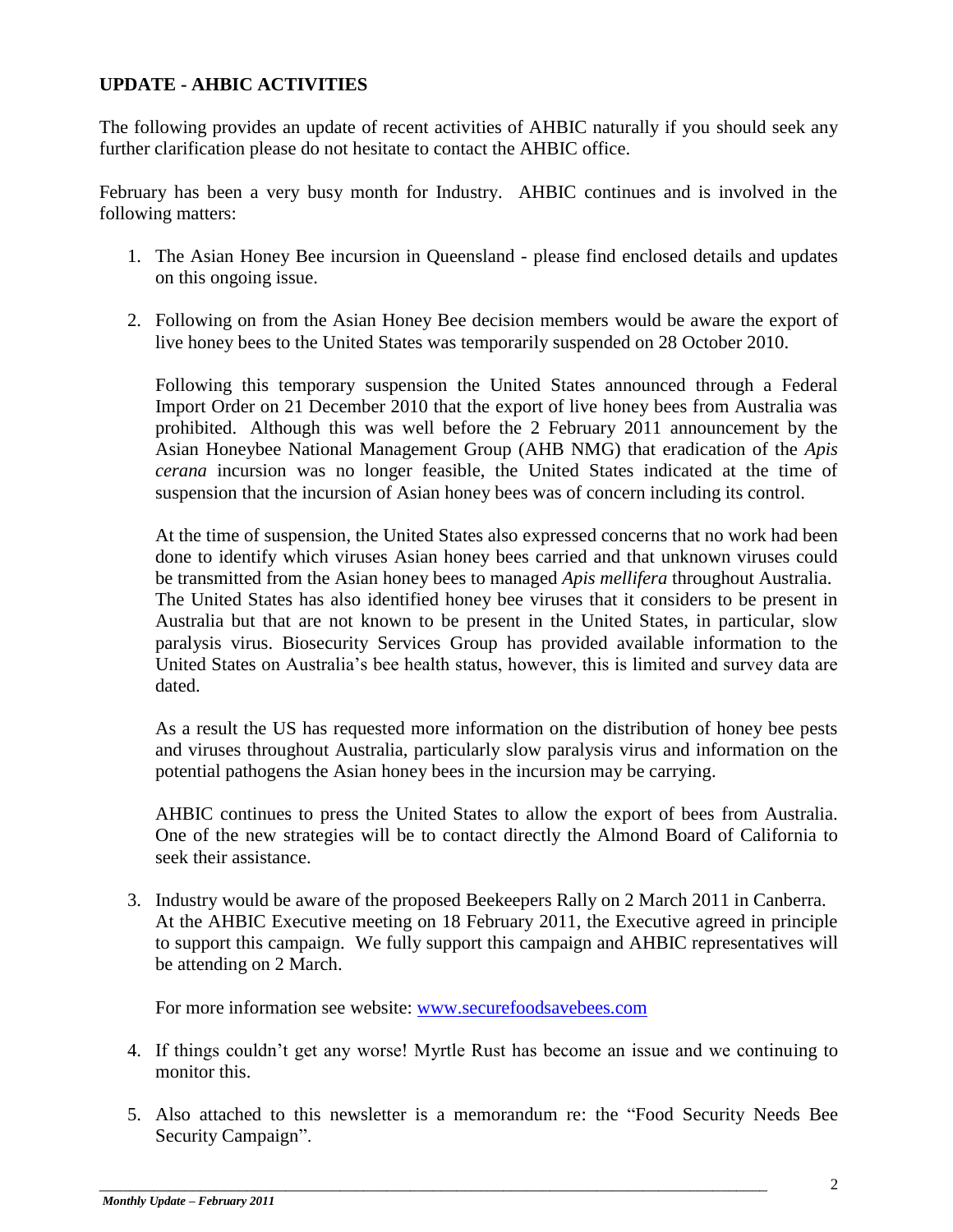#### **ASIAN BEE ERADICATION PROGRAM**



The Australian Honey Bee Industry Council (AHBIC) is concerned that the National Management Group (NMG) has decided that the Asian bee eradication program will no longer proceed as it deems that the Asian bee is not technically feasible to eradicate. This was a majority decision.

See the Communiqué at: [http://www.daff.gov.au/about/mediacentre/communiques/update\\_on\\_response\\_to\\_asian\\_honeybees](http://www.daff.gov.au/about/mediacentre/communiques/update_on_response_to_asian_honeybees)

AHBIC continues to lobby to have the eradication program continue.

#### *Background*

- The Asian bee (*Apis cerana*) breached our border security and evaded the quarantine system to set up in Cairns. It was found in May 2007.
- A response was mounted and, after several months, it was thought that the Asian bee had been eradicated. However, in July 2009, another nest was found and the response was again put in place.
- In April 2010, a cost sharing scheme was put in place and this finished, in its intensive form, in November, 2010.
- In January 2011, the NMG decided that the eradication program would not continue. Some funding will be available till 31 March 2011.

The reasons for continuing the eradication program:

#### *The Asian bee*

- This is the Java strain of the Asian bee and is not like the strains of Asian bees in Thailand, China and Japan
- The Java strain cannot be kept in boxes, is aggressive, is not an effective honey producer, swarms prolifically and absconds at the slightest disturbance

\_\_\_\_\_\_\_\_\_\_\_\_\_\_\_\_\_\_\_\_\_\_\_\_\_\_\_\_\_\_\_\_\_\_\_\_\_\_\_\_\_\_\_\_\_\_\_\_\_\_\_\_\_\_\_\_\_\_\_\_\_\_\_\_\_\_\_\_\_\_\_\_\_\_\_\_\_\_\_\_\_\_\_\_\_\_

#### *Effect on the beekeeper*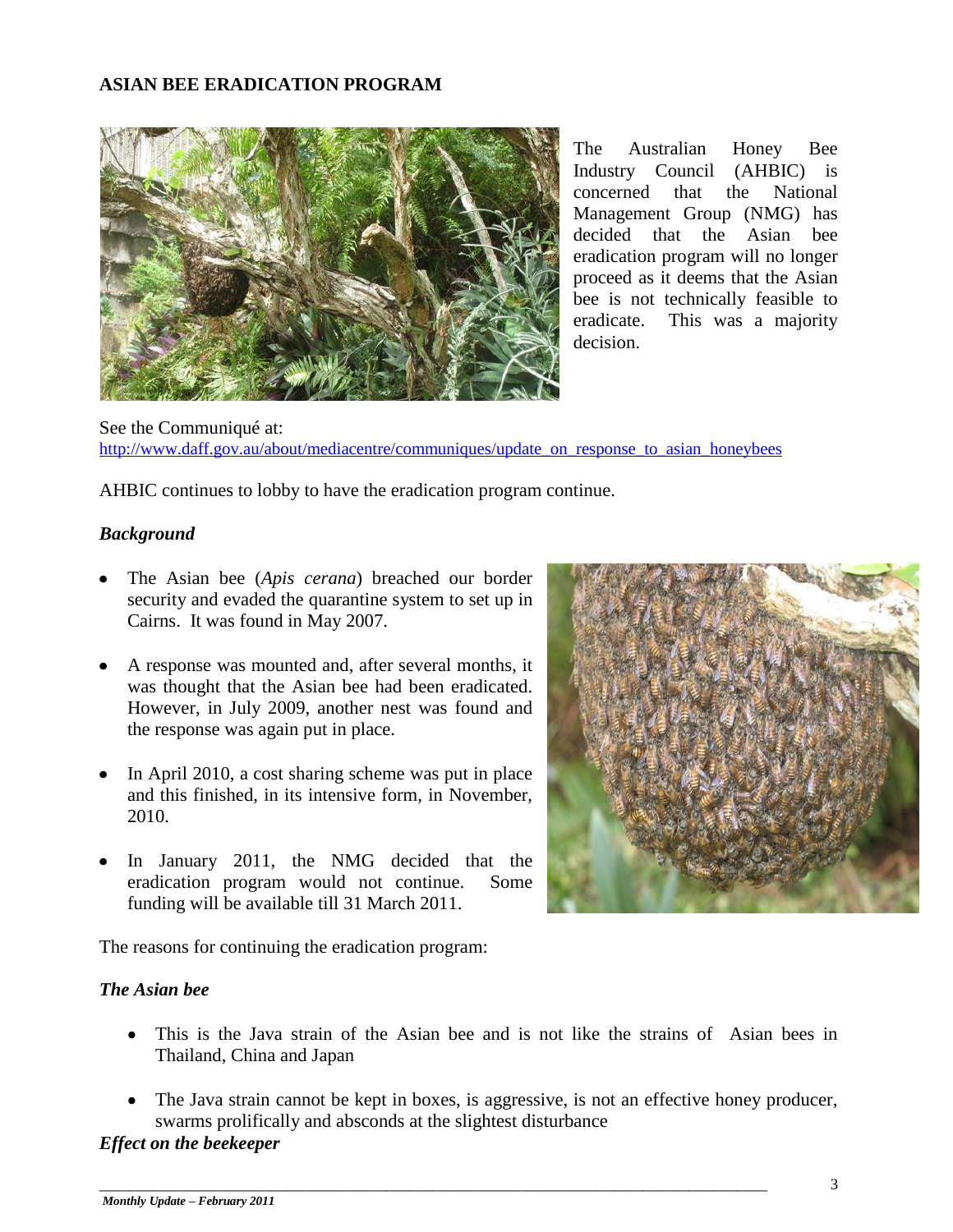- The Asian bee has established in the Solomon Islands where the number of managed colonies of European honey bees (*Apis mellifera*) (the ones we keep in Australia) dropped from 2,000 to five (5) in less than eight (8) years. This was because the Asian bee outcompete the European honey bee.
- The Asian bee reduces the beekeepers ability to keep the European honey bee.
- This is the third major quarantine breach for the beekeeping industry in less than 20 years. The previous ones were chalkbrood and the small hive beetle. Currently the small hive beetle is costing beekeepers in Queensland over \$2 million a year.
- The Java strain of the Asian bee is the natural host for one of the Varroa mites *Varroa jacobsoni*. Previously this mite had not reproduced on the European honey bee but in recent times in Papua New Guinea, this mite has been able to reproduce on the European honey bee with disastrous effects. Although this current incursion does not have the Varroa mite on it, any future breaches of quarantine could carry the mite. If the Asian bee is not eradicate, then this mite will have a ready reservoir in which to multiply and then maybe start reproducing on the European honey bee. This would be disastrous for the beekeeper.

# *Effect on the environment*

- The Asian bee will take over the nesting hollows of native fauna. It can occupy small spaces
- The Asian bee will compete with native fauna for nectar and pollen
- The cane toad and rabbits have become established in the Australian environment. We believe the Asian bee will be just as bad, if not worse, than the cane toad and rabbits.
- Modelling shows that the Asian bee could spread all the way down the east coast to Victoria

# *Effect on the public*

- Industry commissioned a cost benefit analysis entitled "*Estimating the Potential Public Costs of the Asian Honey Bee Incursion'*  See: <https://rirdc.infoservices.com.au/items/10-026>
- There have been at least six (6) nests of Asian bees found in letter boxes
- $\bullet$  In the Solomon Islands, up to six (6) nests have been found in people's homes
- In the Cairns area, the Asian bee has been found in the walls of houses, backyard sheds, brick walls, compost bins, boats, at airports and the Cairns casino
- The Asian bee has already been found in a nesting box in an aviary where it took over and killed the young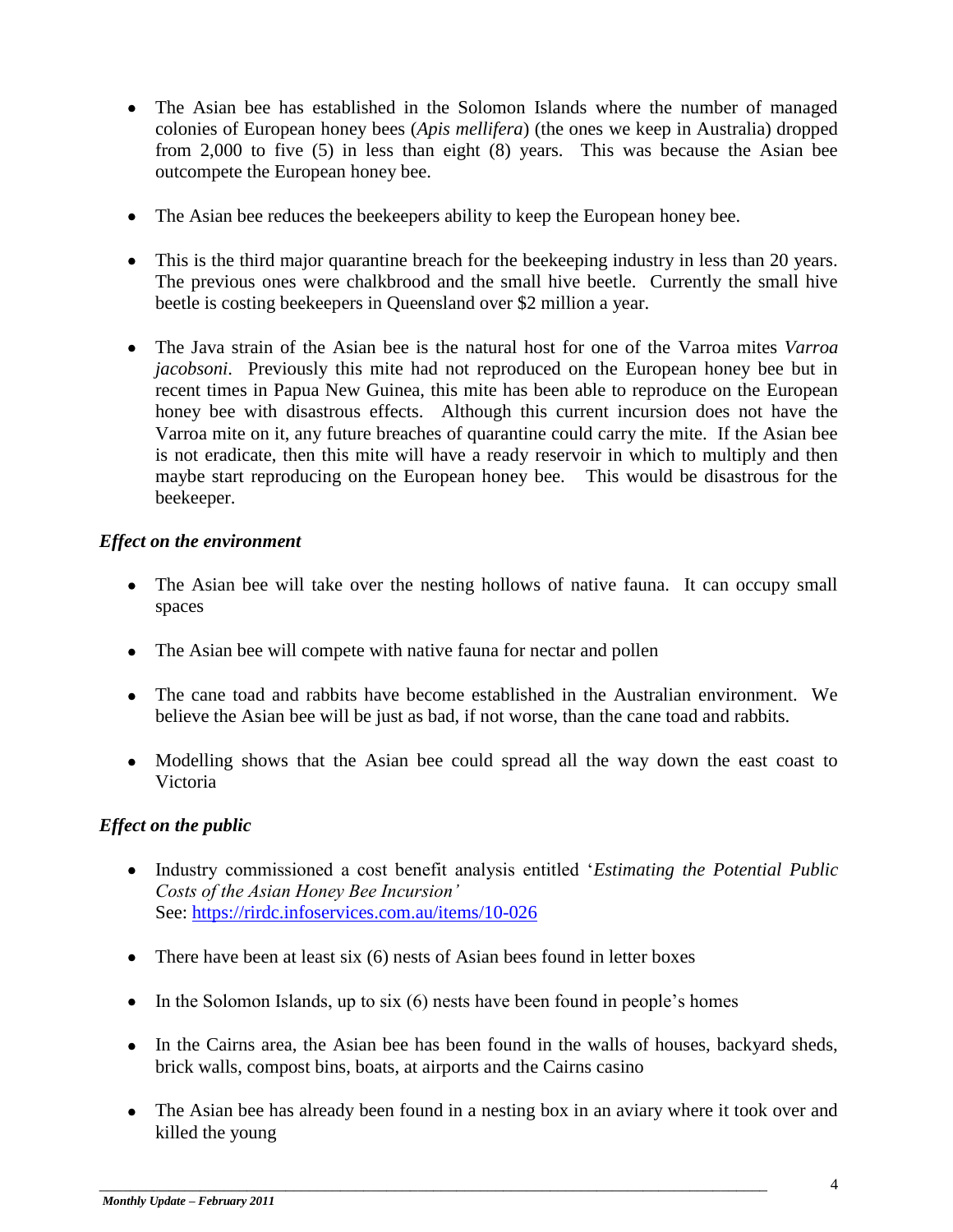# *Effect on pollination of crops*

- In Australia, at least one in three mouthfuls of food we eat relies on honey bees
- If the Asian bee becomes established and outcompetes the European honey bee, then there will not be hives available for broad acre pollination of crops reliant on pollination by honey bees such as almonds, watermelons, rockmelons, honey dews, lucerne, canola seed production, sunflower seed production
- As the Asian bee cannot be kept in boxes, it is not available for broad acre pollination for crops

# **ASIAN HONEY BEE (***Apis cerana***)**

#### **Advice 87– 27 January 2011**

Finds for the previous fortnight were: IP332 was a nest at Bungalow IP333 was a nest at Portsmith IP334 was a swarm at Whitfield IP335 was a nest at Gordonvale IP336 was a nest at Goldsborough IP337 was a nest at Gordonvale

Staffing, as reported last Advice, is still in place.

The dog and handler are almost at the stage of validation.

The question was asked as to whether small hive beetle has been found in nests of cerana. So far there has not but whether this is because SHB don"t go in or because the numbers of SHB in the Cairns area are not high enough is uncertain.

Traps have been put out near the southern boundary of the RA and also in the Tablelands area around the most western detections of cerana.

The RAMS officer continues to visit transport companies and issue movement permits within the RA.

The Consultative Committee on Emergency Plant Pests (CCEPP) had a telephone hook-up on 25 January. The results of that meeting will be presented at the National Management Group (NMG) meeting on 31 January. From there we should know where the eradication program is going.

# **Advice 88– 3 February 2011**

The news we did not want to hear has come out.

The National Management Group (NMG) met on Monday this week and a Communiqué has been released which says in part "The Asian Honeybee National Management Group (AHB NMG) met on 31 January 2011 to consider advice provided by the Consultative Committee on Emergency

Plant Pests on the Asian honeybee (*Apis cerana*) incursion in North Queensland on whether it continued to be technically feasible or not to eradicate the Asian honeybee. The AHB NMG view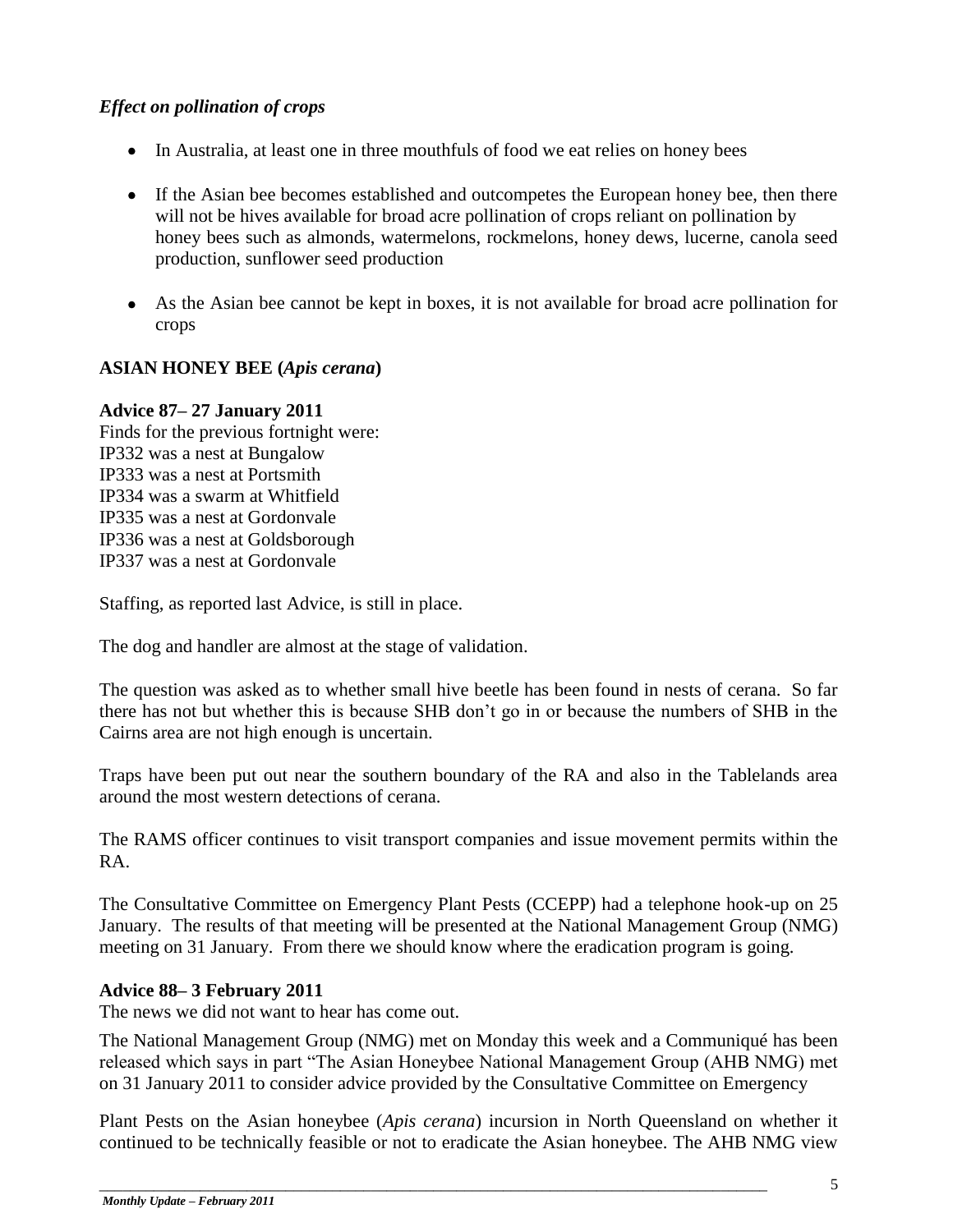is that it is no longer technically feasible to achieve eradication although consensus was not reached"

Why? "The AHB NMG's decision, that it is no longer technically feasible to eradicate Asian honeybees, is based on a number of factors including:

- the tendency for the bees to swarm;
- the bee breeds rapidly and can travel long distances, particularly with assisted movement on vehicles and trains; and
- limitations of current surveillance methods which makes it difficult to locate all nests and destroy them."

Notice there is no mention of the effects on the environment or the public. I would have thought the above reasons given make it crucial to try to eradicate the Asian bee, not put out the welcome mat. There is only one chance to eradicate this pest and it is my opinion that the program should continue whilst there is a chance of it succeeding. If you are in Queensland then you know what the effect of cane toads is. In the south you know the problems caused by rabbits. In my opinion, the Asian bee will be worse than either of these. From my point of view I do not want to be judged by future generations who, when trying to cope with the Asian bee menace, say why did they not take the extra steps and effort to ensure this pest did not become established in mainland Australia.

The Communiqué further says "The AHB NMG agreed to recommend continued funding for residual activities being carried out under the current program until 31 March 2011. It was also agreed that a group of Senior Biosecurity Officials should meet to determine whether any further national action is warranted."

The fight is now on to have this program continue. In my opinion, this decision is very short sighted and there is a bit of "not in my backyard" that seems to have come to the fore. AHBIC has released some information on what is happening. This has been circulated to all States so contact your State Secretary for a copy.

Notice there is no mention of the reason why the Asian bee is here. It is because there was a breach of our border security and a failure on the part of the quarantine inspection service. Now they want to walk away and leave us with the problem. This is the third serious quarantine breach in the past 20 years that has affected our industry. If we judge what will happen now by the response in the previous two, it will amount to zilch.

Stay tuned for further action.

P.S. I have been in contact with a couple of beekeepers in the north to see how they fared in the cyclone. Cairns and the Atherton Tableland seem to have been spared and the beekeepers report minimal damage. There are no commercial beekeepers it the Tully area, where it crossed the coast, but there are several part time beekeepers and I expect that they will have lost hives.

# **Advice 89– 19 February 2011**

Detections since Advice 87 are: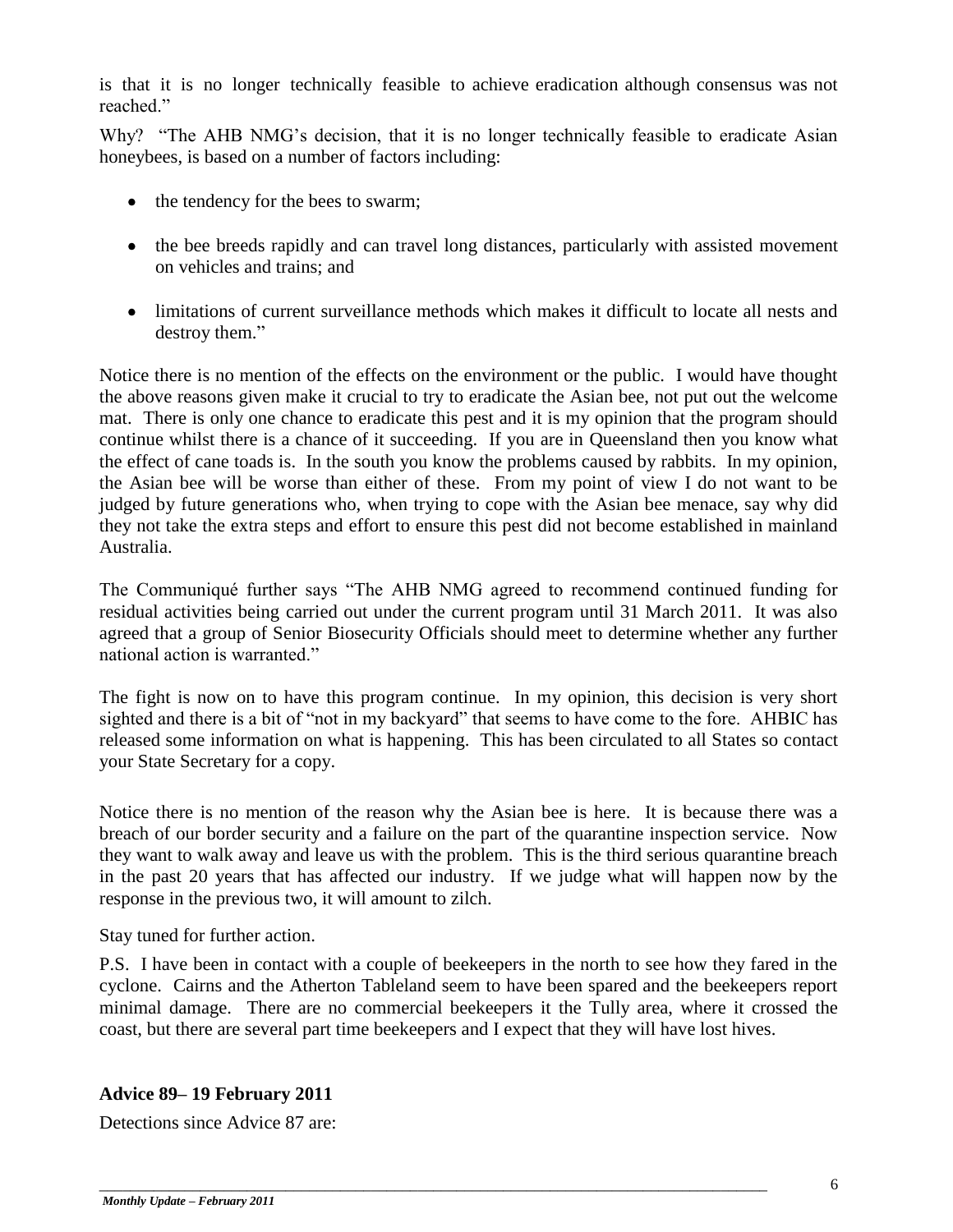IP338 was a nest at Forest Garden IP339 was a nest at White Rock IP340 was a nest at Portsmith IP341 was a swarm at Whitfield IP342 was a swarm at Stratford IP343 was a nest at Cairns North IP344 was a nest at Stratford IP345 was a swarm at Mooroobool IP346 was a swarm at Earlville IP347 was a nest at Trinity Park IP348 was a swarm at North Cairns IP349 was a swarm at Edmonton IP350 was a nest at Bentley Park IP351 was a nest at Bentley Park IP352 was a swarm at Parramatta Park

The first trial using remote poisoning has been carried out and a second one is planned.

The industry continues to lobby to have the decision to declare the Asian bee endemic reversed. This is in the best interest of the whole of Australia from a beekeeping point of view, the environment and the public. Have a look at: [www.securefoodsavebees.com](http://www.securefoodsavebees.com/) *Trevor Weatherhead*

# **UPDATE ON RESPONSE TO ASIAN HONEYBEES**

The Asian Honeybee National Management Group (AHB NMG) met on 31 January 2011 to consider advice provided by the Consultative Committee on Emergency Plant Pests on the Asian honeybee (*Apis cerana*) incursion in North Queensland on whether it continued to be technically feasible or not to eradicate the Asian honeybee. The AHB NMG view is that it is no longer technically feasible to achieve eradication although consensus was not reached.

The Asian honeybee [insert link here to http://www.dpi.qld.gov.au/4790\_13530.htm] is an invasive species which adversely impacts populations of European honeybees by competing for floral resources, robbing managed hives and transmitting disease. It is a natural host for Varroa mite *jacobsonii -* a parasite that attacks developing bee larvae or adult bees.

Following the first detection of an Asian honeybee nest near Cairns in May 2007, a nationally cost-shared program aimed at eradication was implemented, led by the Queensland Government and overseen by the AHB NMG. Since that time, over 342 swarms or nests have been found and destroyed. None of the nests destroyed to date have carried any exotic mites of concern such as Varroa, Tropilaelaps or tracheal.

Activities to eradicate Asian honeybees in the Cairns region have been funded by the Australian Government, State and Territory Governments and the Australian Honey Bee Industry Council (AHBIC) on behalf of its members at a cost of approximately \$3 million. Other industries reliant on bees and bee pollination services were approached at peak representative level to be involved in the management of the response but declined to contribute resources.

The AHB NMG"s decision, that it is no longer technically feasible to eradicate Asian honeybees, is based on a number of factors including: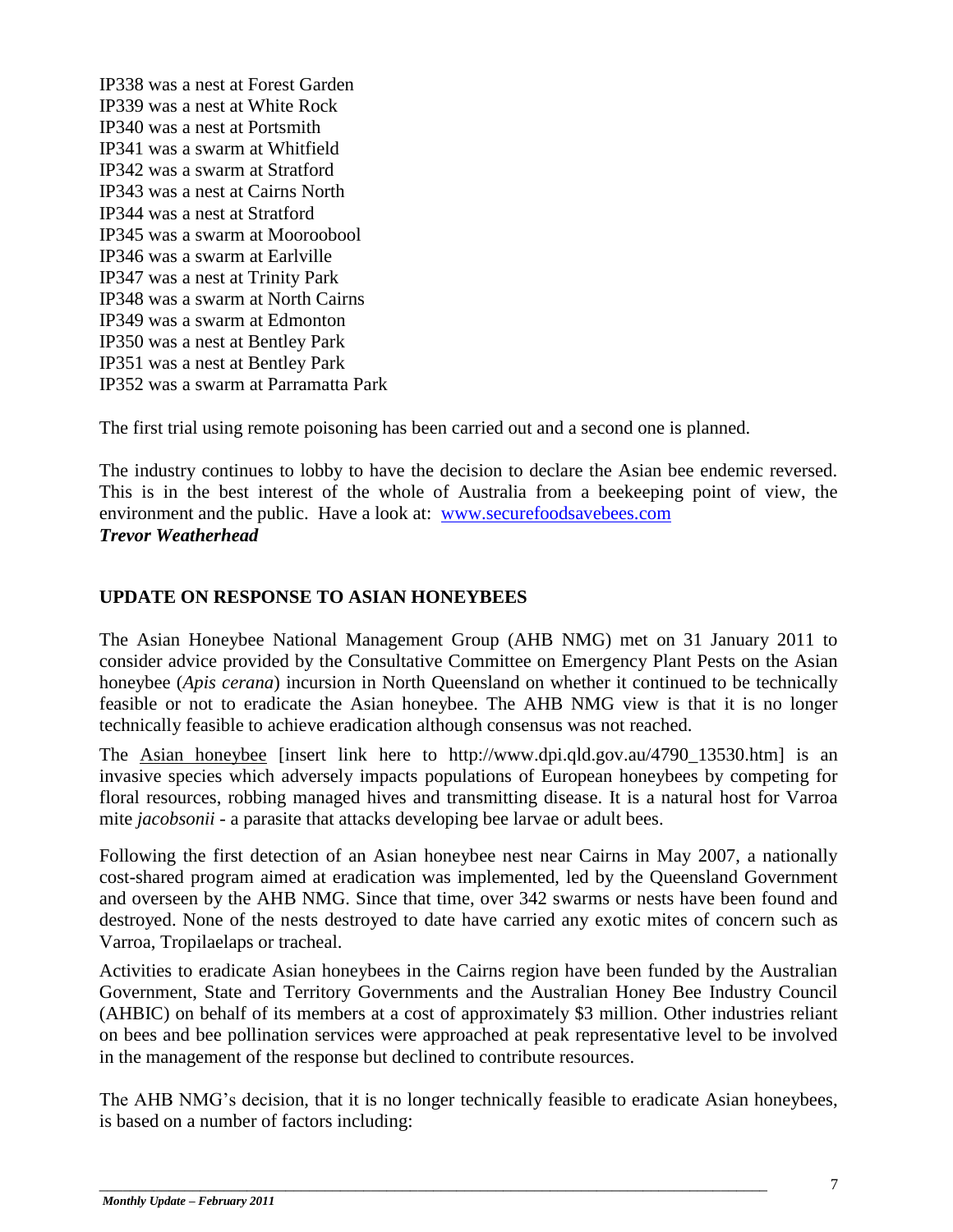- the tendency for the bees to swarm;
- the bee breeds rapidly and can travel long distances, particularly with assisted movement on vehicles and trains; and
- limitations of current surveillance methods which makes it difficult to locate all nests and destroy them.

The AHB NMG agreed to recommend continued funding for residual activities being carried out under the current program until 31 March 2011. It was also agreed that a group of Senior Biosecurity Officials should meet to determine whether any further national action is warranted.

The AHB NMG expressed its appreciation to the beekeepers of Cairns and districts and the Queensland Government staff for their hard work and perseverance in attempting to eradicate the pest.

The AHB NMG is comprised of the chief executive officers of the national and state/territory departments of agriculture and primary industries across Australia, representatives of AHBIC, Plant Health Australia and is chaired by the Commonwealth.

Further advice on Asian honeybees and response actions to date can be found on Biosecurity Queensland"s website. http://www.dpi.qld.gov.au/4790\_13530.htm

# **PLANT HEALTH AUSTRALIA -** *2010 Year in Review*

After holding so much promise, the situation for agriculture appears to have deteriorated in parts of the country yet again. In the west it is dry weather sending hair grey, while over in the east rain and flooding have wreaked havoc.

While there have been many suspected exotic plant pests over the year requiring further investigation, a number of prominent incursions have seriously tested the national emergency response arrangements and the management capabilities of affected jurisdictions. Chief among these are the formal responses being mounted under the Emergency Plant Pest Response Deed (EPPRD) for Myrtle rust (affecting areas of New South Wales) and Chestnut blight (affecting north-east Victoria where over 80% of Australia's chestnuts are produced). Of great concern to bee keepers is the incursion of Asian honey bees in North Queensland and the heightened risk this poses for establishment and spread of the potentially catastrophic exotic pest Varroa mite.

As the Asian honey bee was not recognised as an emergency animal disease under the Emergency Animal Disease Response Agreement and the incident occurred before bee pests were picked up under the EPPRD, the response could not be managed under the Deed. The national response, however, is being guided by principles contained in the EPPRD and the generic technical response plan – PLANTPLAN. Plant Health Australia (PHA) is custodian of the EPPRD and PLANTPLAN on behalf of the honey bee industry as well as the other 36 industry and government signatories. Additionally, PHA has supported the honey bee industry by contributing to decision making and management groups directing responses to these various incursions, as well as assisting with some operational response roles.

The [EPPRD](http://planthealthaustralia.createsend4.com/t/r/l/pjdykd/eidtihlh/c) remains central to the services provided by PHA to Members. Over the year there were a number of significant developments which included honey bee pests gaining coverage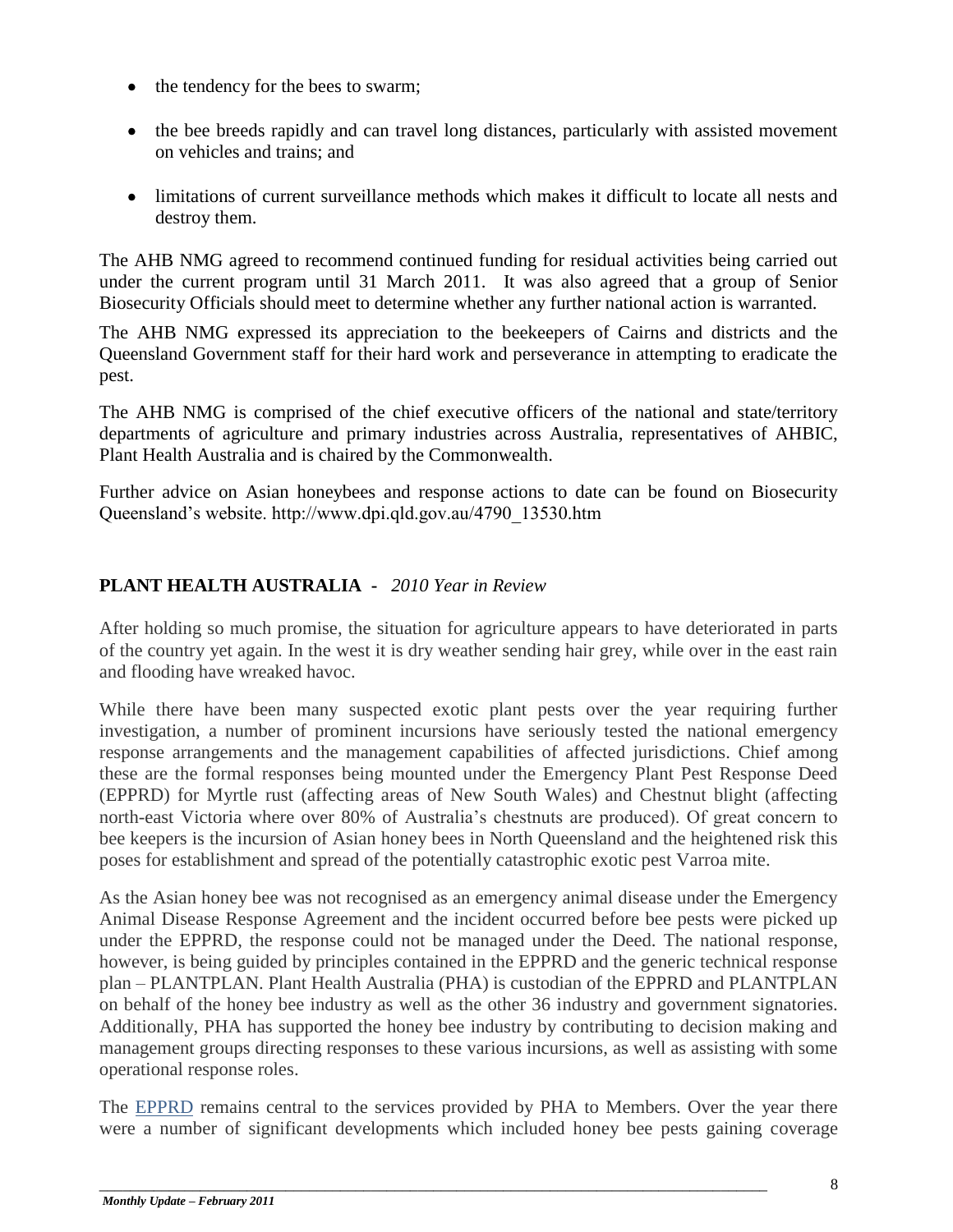under the Deed, in recognition of the potential impact on pollination-reliant industries. Importantly, initial work was also undertaken in preparation for the prescribed five year review of the EPPRD.

Over the past 12 months, governments have been digesting the Beale Review and putting the building blocks in place to respond to its 84 recommendations. There is still some way to travel but it would be fair to say that governments, in principle, are committing to a range of new agreements and arrangements. This should see closer cooperation and a genuine move to national coordination across the biosecurity continuum, across jurisdictions, across agriculture sectors and across the government-industry divide.

On behalf of all company stakeholders, PHA played a role in supporting governments formulate plans to reform the national biosecurity system. Through our involvement on key government committees we have contributed ideas about priorities for the plant health system and emphasised at every turn the need for governments to embrace a partnership approach. It is crucial that while governments adopt more holistic attitudes to biosecurity, hard fought gains in national coordination for the plant sector, such as those operating under the [Deed,](http://planthealthaustralia.createsend4.com/t/r/l/pjdykd/eidtihlh/k) are not lost.

Requirements to share funding of incursion responses are formalised in the EPPRD as shared responsibilities. A number of our Members have been working to ensure that they have the capacity to meet this obligation, with the honey bee industry joining 16 other industries with a levy in place. To date, the honey bee and grains industries are the only two industries to preemptively set their levy at a positive rate. This has provided them the opportunity to fund a range of risk mitigation, market access and response preparedness activities, as well as to meet costs of engaging with PHA.

EPPRD training is a regular feature on the PHA calendar, and last year brought the total number of personnel trained by PHA to nearly 650. Late in the year, PHA launched its *Biosecurity OnLine Training* (*BOLT*) tool. Government and industry personnel who complete *BOLT* will learn the essentials surrounding the way Australia"s biosecurity system operates and the roles and responsibilities of all stakeholders.

PHA"s work on the *[National Plant Biosecurity Strategy](http://planthealthaustralia.createsend4.com/t/r/l/pjdykd/eidtihlh/u)* will help stakeholders keep this focus on national coordination. The strategy represents the collective vision for protecting Australia and the livelihoods and lifestyles of Australians from the negative impacts associated with plant pest incursions. All Members of PHA have now endorsed the *National Plant Biosecurity Strategy,* with a launch expected early in the New Year. The next steps will involve fleshing out potential roles and responsibilities and a timetable for action as part of an Implementation Plan.

Important milestones were met last year on the way to establishing a viable, cost effective and sustainable approach to fruit fly management. Not least among these was the release of a draft Action Plan developed by PHA under the guidance of the *[National Fruit Fly Strategy](http://planthealthaustralia.createsend4.com/t/r/l/pjdykd/eidtihlh/b)* Implementation Committee. This important work was underpinned by the first ever national Fruit Fly Diagnostic Standard, the development of which was led by PHA with financial support from the Australian Government.

The second edition of the *[National Plant Health Status Report](http://planthealthaustralia.createsend4.com/t/r/l/pjdykd/eidtihlh/n)* received an overwhelmingly positive response when it was launched at the Global Biosecurity 2010 Conference in Brisbane in February.

The support given by PHA to the Global Biosecurity Conference was just one example of how PHA contributed to the activities of the Cooperative Research Centre for National Plant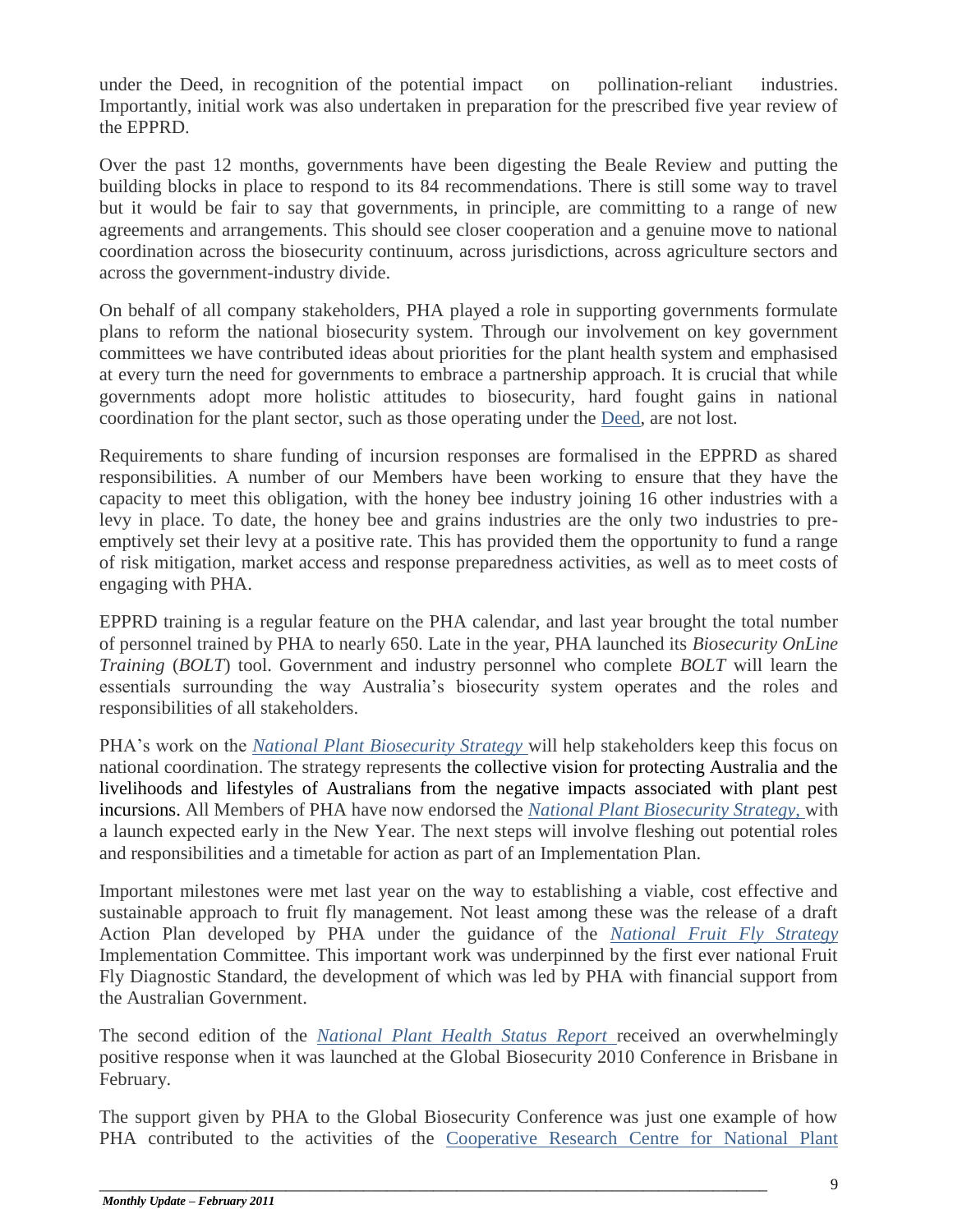Biosecurity (CRCNPB) over the year. Contributions were also made through involvement on the Participants Committee and via numerous projects, including the Science Exchange, Grains Knowledge Network, and assistance with the bid for a new [Plant Biosecurity](http://planthealthaustralia.createsend4.com/t/r/l/pjdykd/eidtihlh/m)  [CRC.](http://planthealthaustralia.createsend4.com/t/r/l/pjdykd/eidtihlh/m)

All the hard work to establish an [Australian Biosecurity Intelligence Network \(](http://planthealthaustralia.createsend4.com/t/r/l/pjdykd/eidtihlh/p)ABIN) culminated in March with the official launch of the initiative by the Parliamentary Secretary for Innovation and Industry, the Hon Richard Marles MP. Shortly after, PHA signed over host agency responsibilities for ABIN to CSIRO, thereby making it easier for ABIN to link into IT infrastructure connecting researchers and other biosecurity practitioners around the country. PHA remains involved in two fruit fly proof of concept projects which, in turn are supporting objectives of the *National Fruit Fly Strategy*.

Last year, PHA finalised contingency plans for 13 high priority pests. These plans contain critical pest information in the event of incursion, can streamline initial assessment of the incident and potentially enhance decision making. The task involves extensive consultation across industry, researchers and governments, and PHA would like to acknowledge the contributions of all the stakeholders involved.

[Industry Biosecurity Plans \(](http://planthealthaustralia.createsend4.com/t/r/l/pjdykd/eidtihlh/a)IBPs) are key components of the plant health system, underpinning the EPPRD. IBPs were reviewed for six of our Industry Members and new IBPs for several others. Work is in train on IBP reviews for a further 11 industries.

While IBPs are developed for peak industry decision making, PHA has also produced a range of materials and manuals to assist growers implement biosecurity measures on their property. Over the last twelve months, these have included *Farm Biosecurity Manuals* for a host of industries. A further eight manuals are currently being developed and will be released over the course of 2011.

Since July 2009, the [Farm Biosecurity program,](http://planthealthaustralia.createsend4.com/t/r/l/pjdykd/eidtihlh/s) run in partnership with Animal Health Australia, has continued to prove successful in its aim of raising growers' awareness of biosecurity issues. This has been achieved through the [www.farmbiosecurity.com.au](http://planthealthaustralia.createsend4.com/t/r/l/pjdykd/eidtihlh/g) website, the roll out of messages through rural media and newsletters and a successful Australian Biosecurity Farmer of the Year Award. The survey of producers conducted during the year has provided a baseline of information by which to assess the impact of future work. The survey sample included honey bee producers.

PHA"s biennial Member and Stakeholder Survey provided some very positive feedback regarding our direction and performance. For instance, 88% of respondents rated PHA"s overall performance as "Good" or "Excellent" (up from 81% in 2007). Furthermore, the vast majority (90%) of Members indicated that a positive relationship exists between their organisation and PHA (up from 78%).The survey also highlighted the need to continue to raise the bar to meet Members" needs and increased expectations.

To aid Member participation at company events, PHA took it"s consultation on the draft *2010/2011 Annual Operational Plan* on the road, holding well attended meetings in Canberra, Mildura and Brisbane. Next year PHA will continue to explore options for maximising Member involvement and minimising costs to the Members and the company while maintaining the high standards of business accountability for which PHA is known.

PHA"s strong financial performance over the year meant that subscriptions could again be held steady in 2010/2011. There is a possibility that subscriptions could even be held for a sixth straight year depending upon expectations placed on PHA by Members. The results were achieved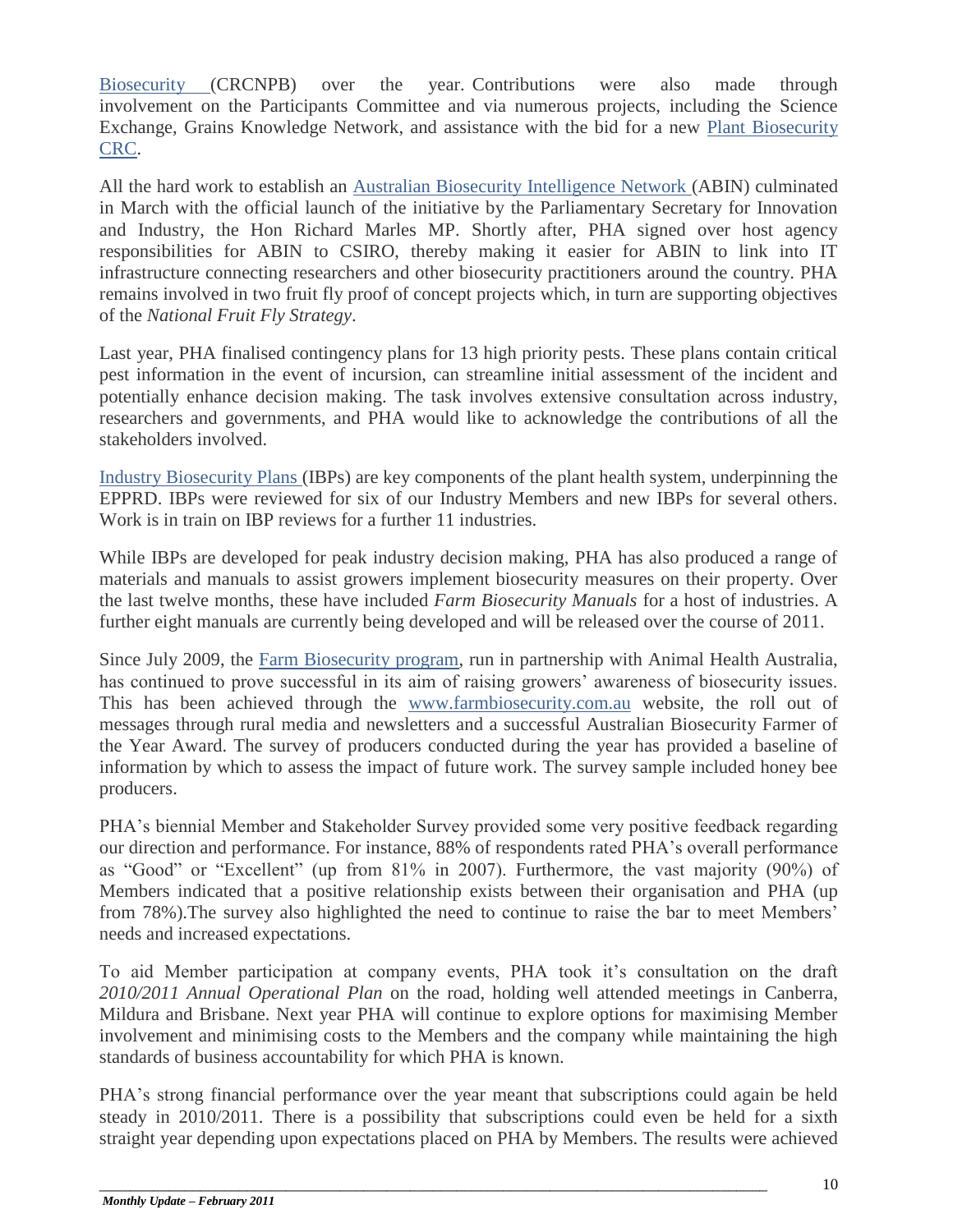in the main through efficient operations and increased special project funding. PHA"s focus will continue to be first and foremost on delivering benefits and first rate support to Members. Honey bee producers as well as the broader community can count on PHA to continue building on our record of success.

# **MR EDUARD PLANKEN OAM**

#### *Mr Ed Planken from Wescobee was awarded an OAM in the Australia Day Honours list*



Ed related how he first became interested in the Honey Industry!

In the early 1980s Eduard Planken was running a health-food store when a burly biker walked in looking for something to help heal a burn on one of his legs.

"He had gone to doctors and had never been able to get it healed," Mr Planken said.

"I had been reading an article about the healing properties of honey. I said,

'I could sell you lots of different things but I just read an article about honey and if you want I can give you a pot of honey, and just try it and see if it works'."

The biker returned a month later. The leg had healed.

Mr Planken credits the incident as being the deciding factor in him accepting a job as a sales representative with Wescobee Honey in 1983. He is now chief executive of the company.

Mr Planken has a reputation as a fierce advocate of the honey bee industry.

He has been a member of numerous boards and councils, and is deputy chair of the Australian Honey Bee Industry Council and was president of the International Honey Exporters Organisation between 1999 and 2009.

"I love the industry," he said.

He said receiving a Medal of the Order of Australia had "taken my breath away".

#### **CONGRATULATIONS ED, WELL DONE**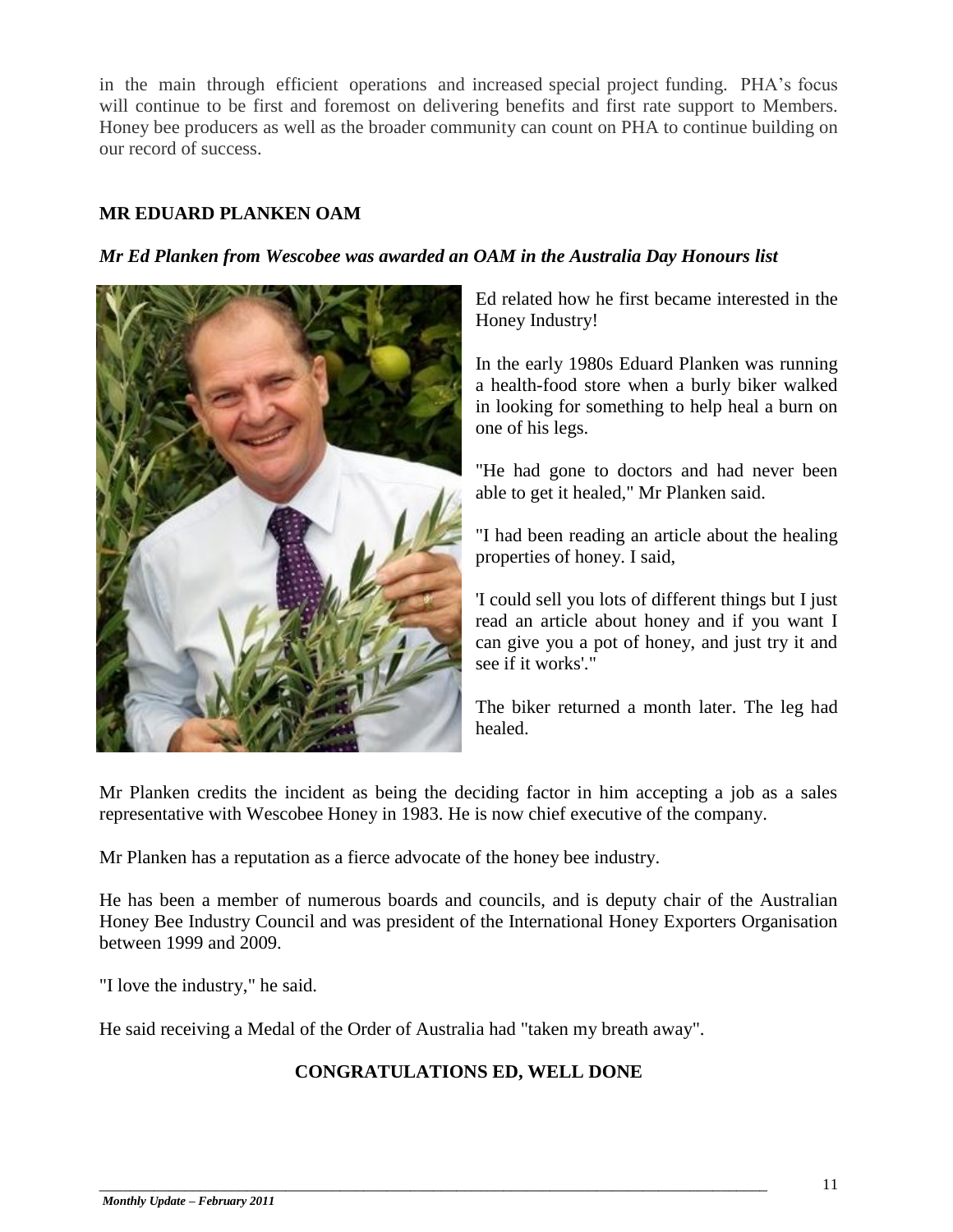# **MYRTLE RUST CONFIRMED ON LEMON MYRTLE PLANTATIONS**

*Friday 28/01/2011*

The fungal disease myrtle rust has now spread to lemon myrtle plantations on the NSW North Coast.

These are the first incursions of the fungus on a crop since it was detected last April in a nursery on the state's Central Coast.

NSW Biosecurity's Bruce Christie says there have been several reports confirmed on lemon myrtle.

"What's happening is individuals are now saying they've become infected but there's certainly reports from a number of plantations and also bush areas and nurseries as well," he says.

"You'd expect where it's been it will continue to spread, it's not something that's going to contain itself to one or two leaves, it really depends."

Government authorities and industry are still are not entirely sure of the effects the myrtle rust can have on commercial crops such as tea tree, lemon myrtle or wildflowers.

He says it's a "look and learn" situation in Australia at the moment.

"We don't know in the Australian situation what this is going to do, in some cases it's going to vary depending on the plants and we've certainly seen examples where on some plants, some species, it doesn't seem to be having a major impact and others it's having more of any impact."

"It'll depend a little bit on the habitat, it'll depend on the aspect and which direction it's sitting, the humidity and it'll also depend on the stress levels the plants are under."

Dr Christie says it has been accepted nationally that myrtle rust can't be controlled through quarantine.

"The issue now is that it's been accepted that this is a disease which is going to become endemic and what we need to look at from now on is how we might be able control and manage it," he says.

"With an organism like a fungus which throws the spore up into the air and can get blown by wind or carried by clothing or equipment it is very difficult to control."

"There are a number of projects that will be looking into the future as to how to put in place methods so that individual properties can reduce the likelihood of being infected."

There are also a number of trials about to commence testing what fungicides are best to use in different situations.

Mr Christie says that at this stage the tea tree industry remains unaffected by myrtle rust.

"We haven't had any reports from any tea tree plantations but given that tea tree are from a Myrtaceae family it's highly likely that that may occur in the near future," he says.

There are standard biosecurity measures that property owners should be following to prevent myrtle rust from entering and infecting crops.

"Like making sure that not just anyone comes onto your property, making sure that people who have had contact with potentially infected plants don't come onto the property or they change their clothes."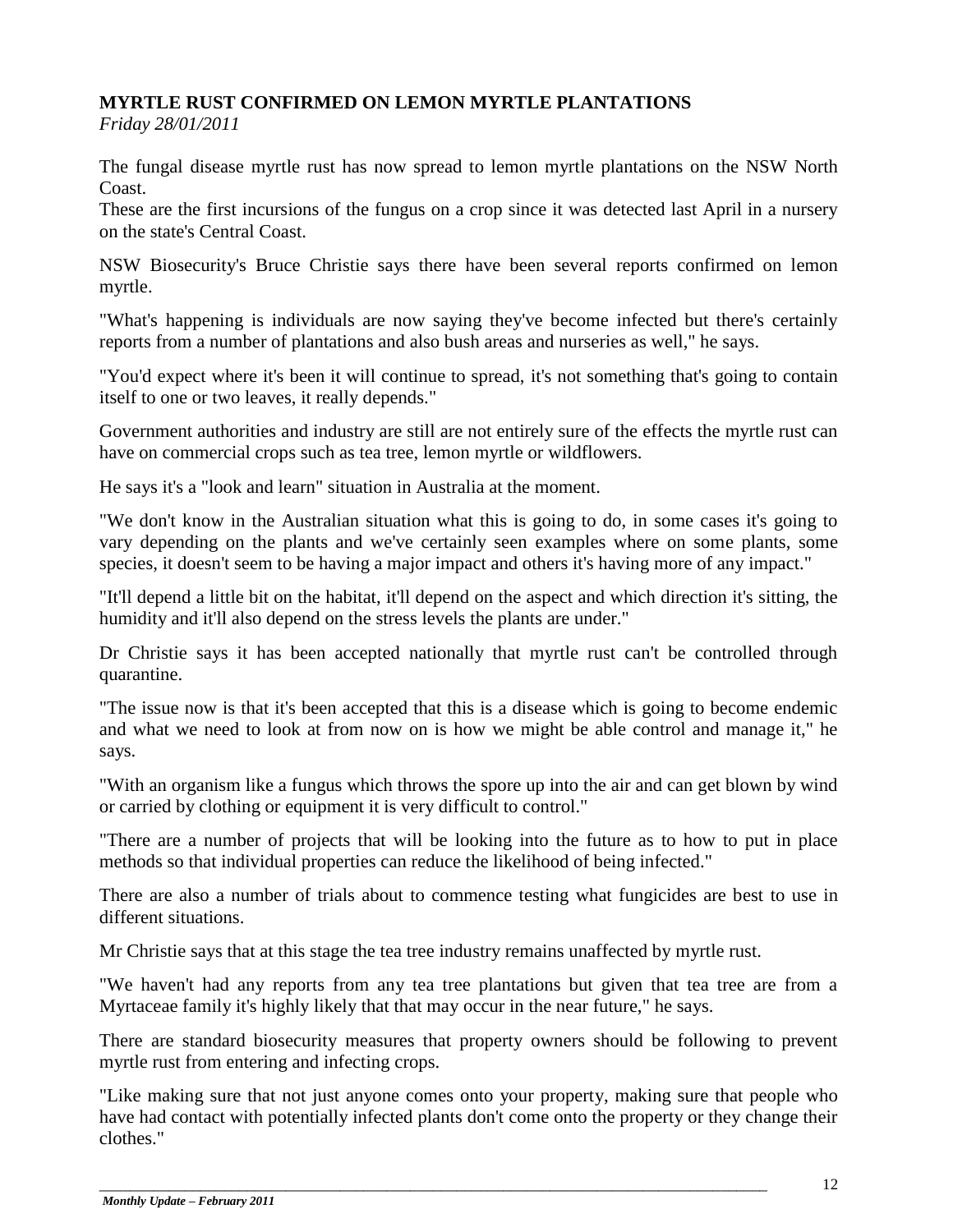The Exotic Plant Pest Hotline is 1800 084 881 or check the [Industry and Investment NSW](http://www.dpi.nsw.gov.au/biosecurity/plant/myrtle-rust) website or if you have specific questions email: [biosecurity@industry.nsw.gov.au](mailto:biosecurity@industry.nsw.gov.au)

Myrtle rust is a notifiable pest and by law must be reported within 24 hours of discovering or become aware of its appearance.

#### **MYRTLE RUST NATIONAL CO-ORDINATION GROUP (MRNCG)** *8 February 2011*

There was a telephone hook-up for the above group today. I represented AHBIC.

Basically I see my role as a watching brief to make sure that nothing is put in place that will be detrimental to our industry. One thing that could be put in place is movement restrictions. So far this has not come about and I would argue that flying foxes and the wind will carry the spores further than any bee may. Also I would suggest that after the bee processes the spores collected, they will be not viable. This is the same for pollen.

The outcome of the telephone hook-up was to discuss a series of strategies. The only one that will affect us is the communication one. We will be asked to put some links on our website. Also, I know from the Queensland experience, that beekeepers will also be asked to be on the lookout when they are out and about, particularly in forests, to see if they can spot any myrtle rust.

There was mention in the document of quarantine but so far there has been no move to stop movement of bee hives.

The MRNCG has to report to the NMG by 26 February. It is proposed that the MRNCG have another telephone hook-up before this.

# *Trevor Weatherhead*



\_\_\_\_\_\_\_\_\_\_\_\_\_\_\_\_\_\_\_\_\_\_\_\_\_\_\_\_\_\_\_\_\_\_\_\_\_\_\_\_\_\_\_\_\_\_\_\_\_\_\_\_\_\_\_\_\_\_\_\_\_\_\_\_\_\_\_\_\_\_\_\_\_\_\_\_\_\_\_\_\_\_\_\_\_\_

*The fungal disease myrtle rust on Agonis flexuosa (willow myrtle)*

*Dr Louise Morin, CSIRO.*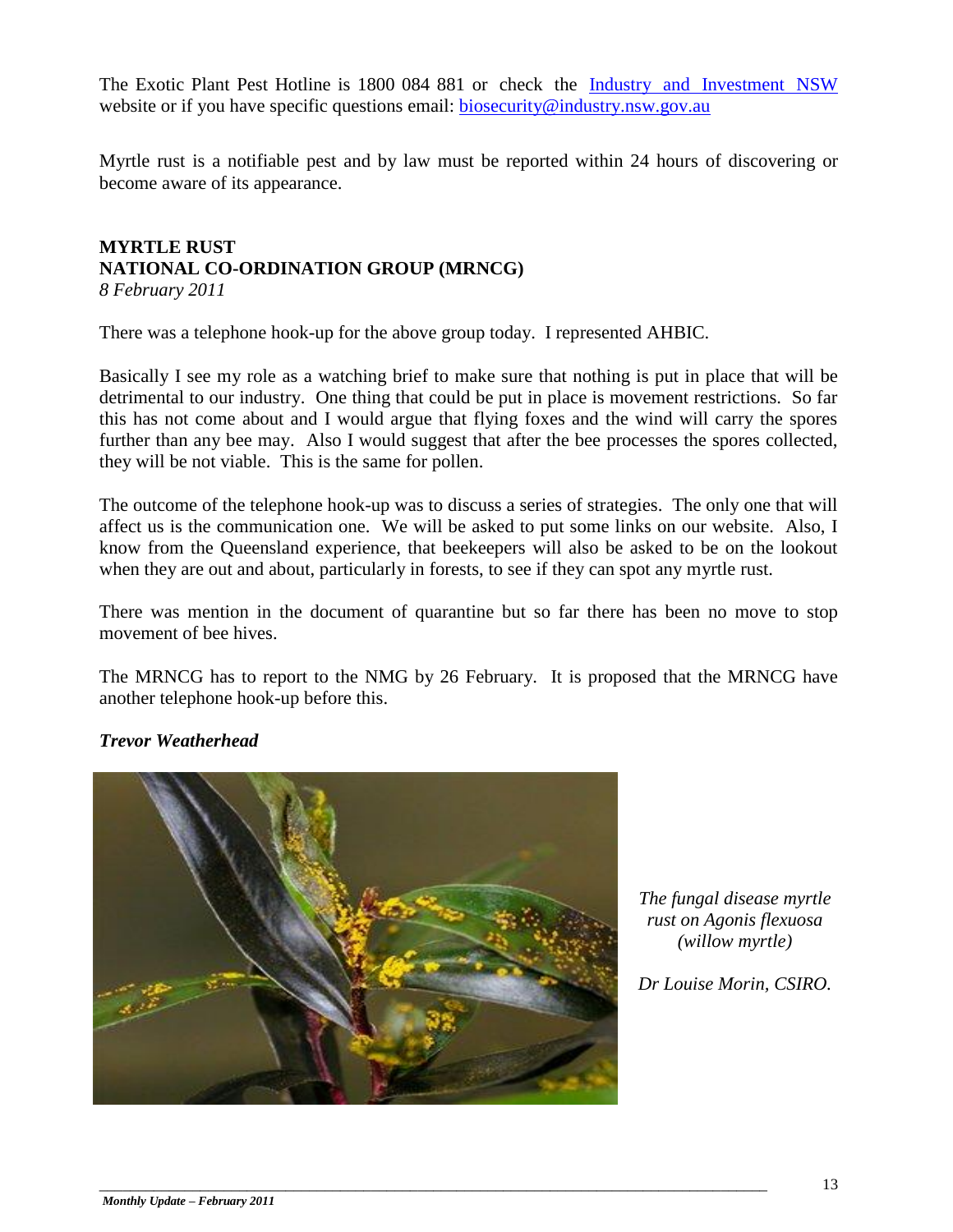#### **THE PLIGHT OF THE HONEY BEE**

# *Food and Agribusiness News - 2/02/2011* [www.rabobank.com](http://www.rabobank.com/)

A new Rabobank report titled "The plight of the honey bee" examines the importance of honey bee colonies to global agriculture. The steep decline in bee colonies since 2006 threatens production of crops from apples and almonds to cocoa, melons and soybeans. "Crop pollination by animals, particularly bees, currently supports around approximately a third of global food production" says Ruben Verwijs of Rabobank"s Food & Agribusiness Research and Advisory." As demand for these crops grows, we have to find sustainable methods to maintain crop pollination by honey hees"

#### **Major losses for US and European beekeepers**

Since 2006 American beekeepers have been experiencing inexplicable losses of bees and considerable financial damage due to a phenomenon which has been labelled "colony collapse disorder". Verwijs: "A loss rate of 10 per cent of a bee colony is considered normal. In the US, the rate of bee colonies not surviving the winter has been between 30 and 35 per cent, with the worsthit beekeepers losing up to 90 per cent of their hives." In the same period many European beekeepers have experienced losses of above 20 per cent. Inexplicable losses are also being witnessed in Asia, South America, and the Middle East.

#### **Honey bee pollination crucial for agribusiness**

Animal pollinators play a crucial role in flowering plant reproduction and in the production of most fruits and vegetables. The act of pollination occurs when pollen grains are moved between two flowers of the same species by wind or animals. Ruben Verwijs: "Around 90 agricultural crops - representing one third of global food production volume - are dependent to some extent on animal pollination. Foods and beverages produced with the help of animal pollinators include almonds, apples, blueberries, coffee, melons and soybeans."

The domesticated honey bee is by far the most significant of the several species of animal pollinators, accounting for between 80 to 90 percent of total animal pollination. Honey bees are also the most economically valuable pollinators of agricultural crops. US government research estimates the monetary value of honey bees as commercial pollinators at between USD 15-20 billion annually.

#### **Rising demand for pollinated crops**

The sharp increase in honey bee colony losses has attracted attention from politicians, academics and the media, with some parties even claiming that mankind could vanish along with the honey bee. But Ruben Verwijs considers this highly unlikely. "Some of the major staple crops such as rice, wheat and corn do not require animal pollination. Besides, high losses to bee colonies are not entirely new. Early in the 20th century a disease wiped out nearly all the bees from the British Isles."

But there is certainly cause for concern. Further declines in honey bee numbers around the world could cause a pollination shortage, which could impact the yields of crops like apples, pears and cocoa, which could in turn affect the price of pollination-dependent crops, at a time when demand is rising. Verwijs explains: "In emerging economies like China and Brazil, consumers can afford to move away from staple crops like corn, wheat and rice, which do not rely on animal pollination, to include more fresh fruits and vegetables in their diet. If honey bee colonies continue to decline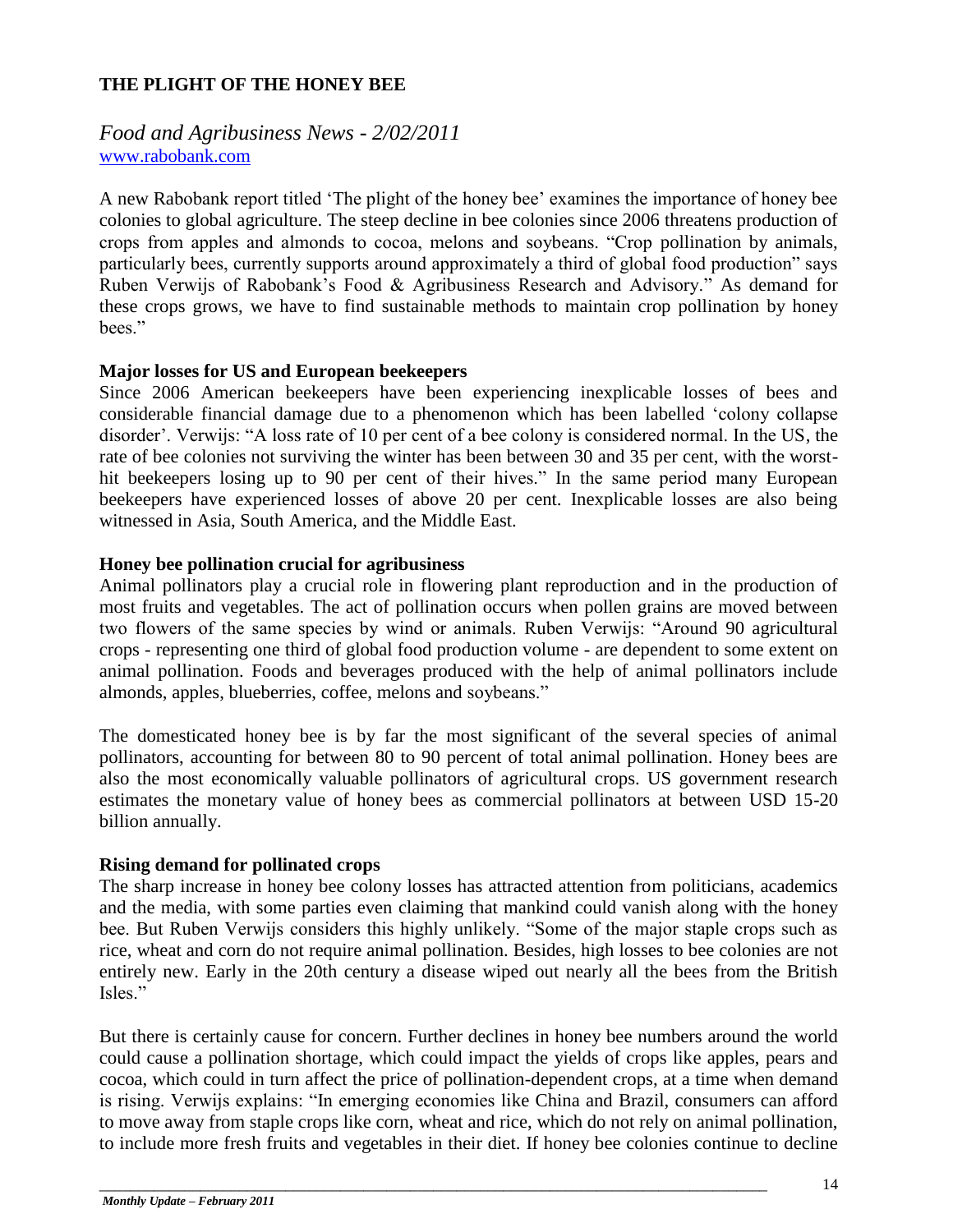as demand for these crops rises, we could face a global issue with a considerable economic impact."

#### **Joint action for sustainable solutions**

In conclusion the Rabobank report calls for cooperation between the academic world, government bodies, beekeepers and companies directly dependent on animal pollination such as farmers and food processors. The Rabobank analyst gives a number of pointers to solutions, including more coordinated research and increasing biodiversity in agricultural production. Although there is still no clear explanation of the causes of the decline in honey bee colonies, for Verwijs one thing is perfectly clear: pollination can no longer be taken for granted as a production factor in the agri food chain.

# **RETIREMENT OF HEATHER CLAY**

Many beekeepers would know Heather Clay who was the Chief Executive Officer (CEO) of the Canadian Honey Council (CHC). Heather retired from that position from 31 December, 2010. Heather has been with the CHC for just over 12 years, firstly as the National Coordinator and then, when the CHC was restructured, she became the CEO for the past four (4) years. Heather had been very involved in overseeing the reorganization.

Many will remember Heather giving several presentations at the New South Wales Apiarists Association conference in Sydney in 2009. At that meeting Heather joked that CHC didn"t stand for Canadian Honey Council but "Call Heather Clay". Heather had been very instrumental in the reorganization of the CHC and she leaves it in very good shape with a strong board committed to maintaining the new direction, a surplus budget, new sponsors and a potential million dollar project in the final stage of approval. Heather was also the Editor of HiveLights, the official magazine of the Canadian Honey Council and she raised the standard of the magazine over the years.

I first met Heather at a CHC meeting in Edmonton in 1995. At that time Heather was the Provincial Apiculturist for New Brunswick, a position she held for 10 years before taking on the CHC job.

Heather was always approachable and was always willing to help Australian beekeepers while working for the benefit of the Canadian beekeepers.

Heather is an ex-Aussie having received her degree at Canberra University. She did some work in Australia before travelling to South Africa then on to Canada where she worked with the apiculture industry for 22 years. Heather was often back in Australia visiting her mother in Sydney and I expect we will see her more often now. She has daughters in Canada that will draw her back to Canada but Heather told me she will appreciate time in Australia especially during the Canadian winters.

I am sure that all Australian beekeepers will wish Heather the best in her retirement.

#### *Trevor Weatherhead*